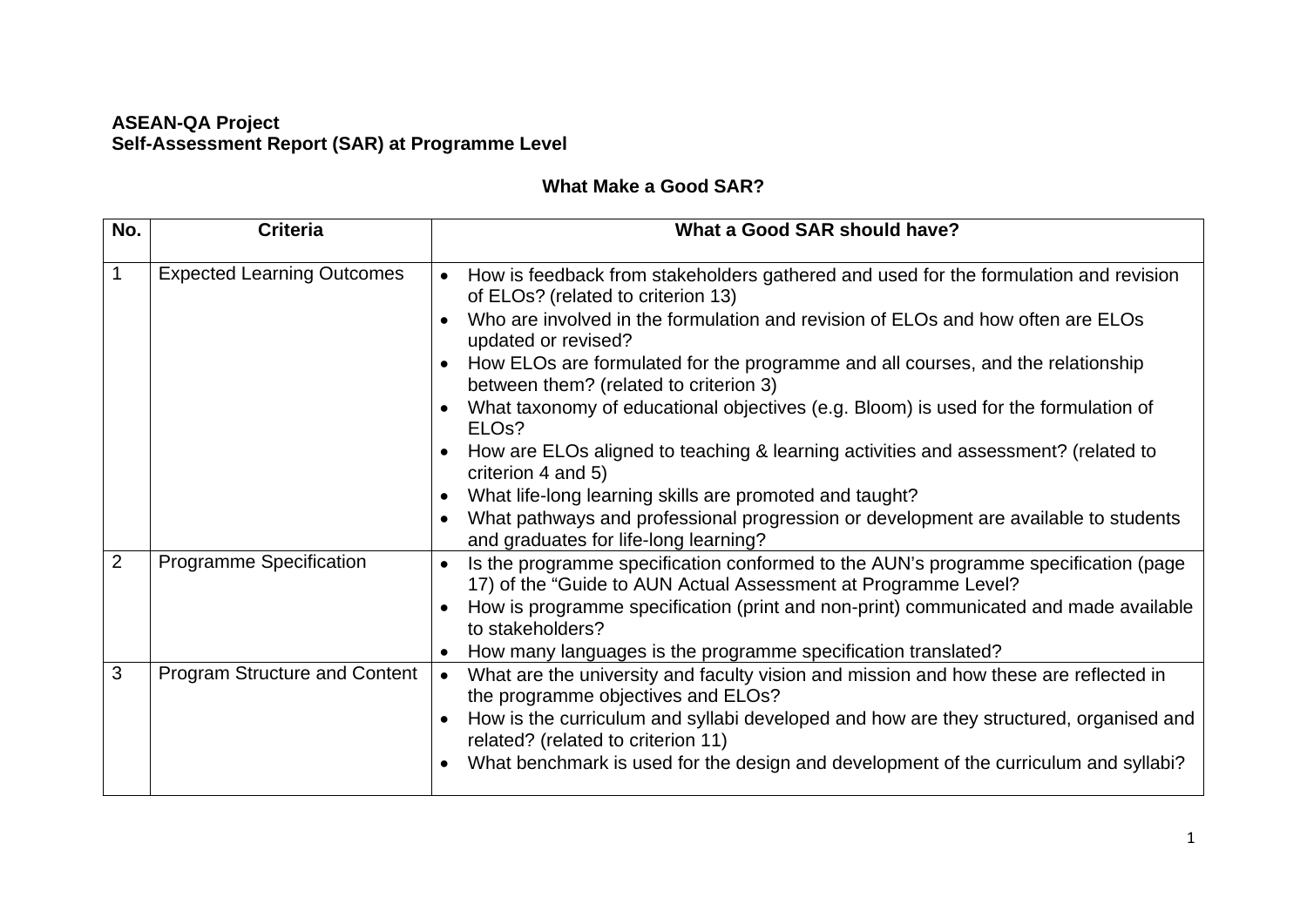| No.            | <b>Criteria</b>                                 | What a Good SAR should have?                                                                                                                                                                     |
|----------------|-------------------------------------------------|--------------------------------------------------------------------------------------------------------------------------------------------------------------------------------------------------|
|                |                                                 | How often are the curriculum and syllabi revised and updated and who are involved?<br>$\bullet$<br>Related to criterion 11).                                                                     |
| $\overline{4}$ | <b>Teaching and Learning</b><br><b>Strategy</b> | What is the teaching and learning strategy and what philosophy is behind it?<br>$\bullet$<br>How is it demonstrated in teaching and learning activities and assessment? (related to<br>$\bullet$ |
|                |                                                 | criterion 5)                                                                                                                                                                                     |
|                |                                                 | What and how is academic staff trained in the teaching and learning strategy and<br>methods? (related to criterion 6 and 12)                                                                     |
|                |                                                 | What and how is the effectiveness of teaching and learning evaluated? What is the<br>trend and what is done to improve the trend (related to criterion 11)                                       |
| 5              | <b>Student Assessment</b>                       | How are ELOs, teaching and learning strategy and assessment aligned? (related to<br>$\bullet$<br>criterion 1 and 4)                                                                              |
|                |                                                 | What are the types and methods of assessment used throughout the course of study?                                                                                                                |
|                |                                                 | What is the assessment rubric and how it is formulated to test the achievement of ELOs<br>for each course? (related to criterion 1)                                                              |
|                |                                                 | When and how is the assessment requirements, methods and criteria communicated to<br>students?                                                                                                   |
|                |                                                 | How is in-course assessment and final results communicated to students?                                                                                                                          |
|                |                                                 | What is the student appeal process for examination results?                                                                                                                                      |
|                |                                                 | What is the quality assurance process for student assessment to ensure fair, accurate<br>$\bullet$<br>and consistent marking by academic staff? (related to criterion 11)                        |
| 6              | <b>Academic Staff Quality</b>                   | What are the roles, responsibilities, ethics and accountability of academic staff?<br>$\bullet$                                                                                                  |
|                |                                                 | What is the current number, qualifications, experiences, and profile (age and gender) of<br>full-time and part-time academic staff?                                                              |
|                |                                                 | How has the number of academic staff grown in the past? What is the forecasted<br>$\bullet$                                                                                                      |
|                |                                                 | number of academic staff in the future? How they have grown or shrink in respond to<br>student cohort sizes?                                                                                     |
|                |                                                 | What is the ratio of staff/student? How is this compared to other programmes, faculties<br>and universities?                                                                                     |
|                |                                                 | How are academic staff selected, appointed, promoted?                                                                                                                                            |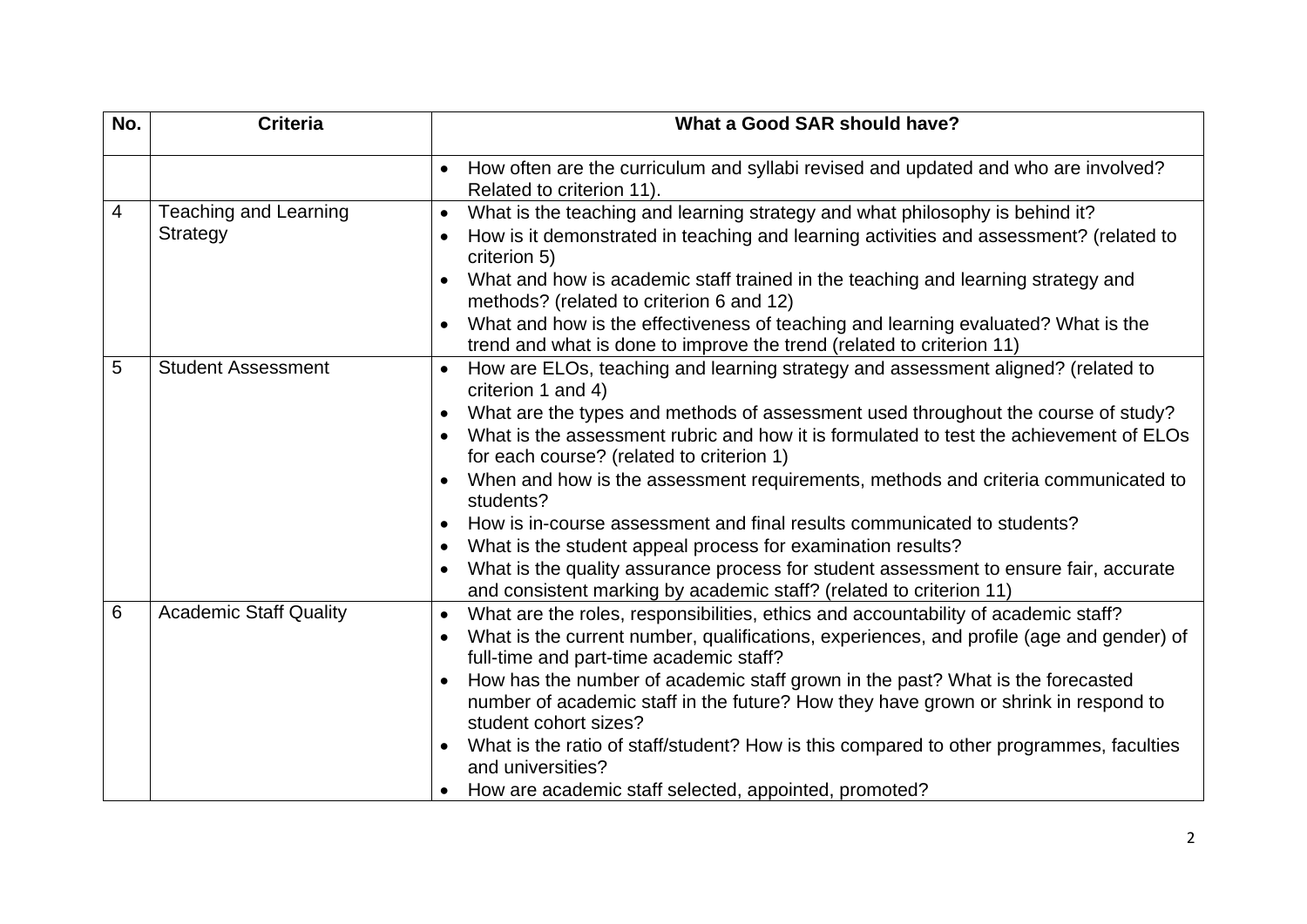| No. | <b>Criteria</b>              | What a Good SAR should have?                                                                                                                                                                                                                                                                                                                                                                                                                                                                                                                                                                                                                                                                                                                                                                                           |
|-----|------------------------------|------------------------------------------------------------------------------------------------------------------------------------------------------------------------------------------------------------------------------------------------------------------------------------------------------------------------------------------------------------------------------------------------------------------------------------------------------------------------------------------------------------------------------------------------------------------------------------------------------------------------------------------------------------------------------------------------------------------------------------------------------------------------------------------------------------------------|
|     |                              | How are academic staff appraised and rewarded for their performance (teaching,<br>research and service)? (related to criterion 14)<br>How are training needs of academic staff identified? (related to criterion 12)<br>What is the current and future training and development plan for academic staff (related<br>to criterion 12)<br>How are academic staff redeployed, transferred, terminated and retired?<br>What are the research activities (projects, papers, presentation, publication, etc.) and<br>funds carried out by academic staff over the past 5 years? (relate to criterion 14)                                                                                                                                                                                                                     |
| 7   | <b>Support staff Quality</b> | What is the number, qualifications, experiences and profile of support staff in the<br>libraries, laboratories, computer facilities, student services at the university, faculty and<br>department?<br>How are the support staff appointed, selected, promoted, appraised, rewarded?<br>$\bullet$<br>How are training needs of support staff identified? (related to criterion 12)<br>What is the current and future training and development plan for support staff? (related<br>to criterion 12)<br>What are the key performance indicators of service provided by libraries, laboratories,<br>computer facilities and student services? How are these KPIs monitored and reported?<br>What is trend of KPIs performance in the last 5 years? What is done to improve the<br>trend (related to criterion 10, 13, 15) |
| 8   | <b>Student Quality</b>       | How many student intakes in a year?<br>What is the number and profile of students applied and enrolled for the programme over<br>$\bullet$<br>the last 5 years? What is the acceptance ratio over the same period?<br>What are the basic requirements for students to apply for the programme?<br>Where are the sources of students and how are they selected and admitted?<br>How the quality of admitted students from different sources co-relate to their academic<br>performance (GPA)?<br>What is the credit system and how many credits (minimum and maximum) can a student<br>take in a semester? Is the study load related to GPA? How it works?<br>What are the types of scholarship available to students?                                                                                                  |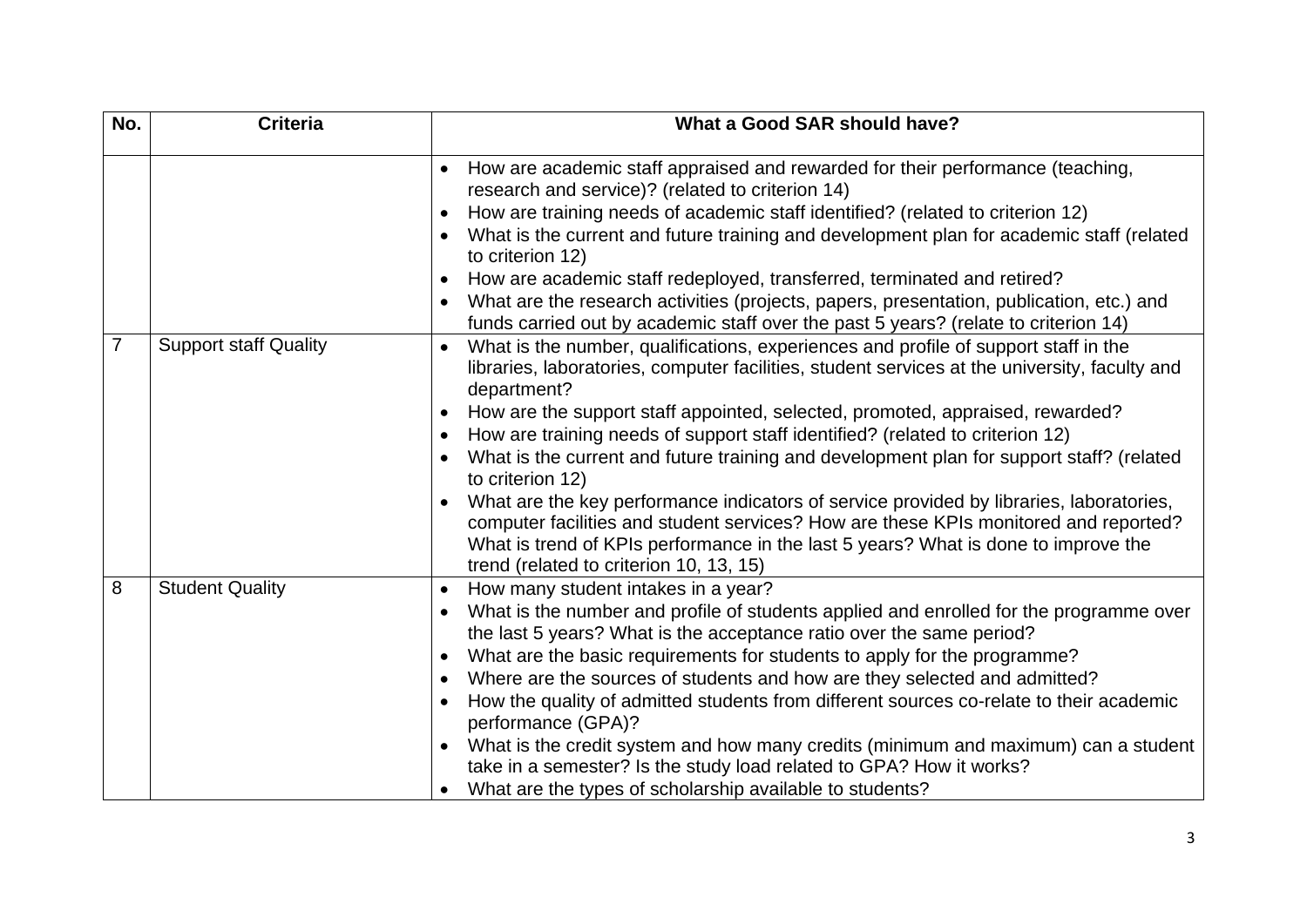| No. | <b>Criteria</b>                      | What a Good SAR should have?                                                                                                                                                                                                                                                                                                                                                                                                                                                                                                                                                                                                                                                                                                                                                                                                                                                                                                                                                                                                                                                                                                             |
|-----|--------------------------------------|------------------------------------------------------------------------------------------------------------------------------------------------------------------------------------------------------------------------------------------------------------------------------------------------------------------------------------------------------------------------------------------------------------------------------------------------------------------------------------------------------------------------------------------------------------------------------------------------------------------------------------------------------------------------------------------------------------------------------------------------------------------------------------------------------------------------------------------------------------------------------------------------------------------------------------------------------------------------------------------------------------------------------------------------------------------------------------------------------------------------------------------|
| 9   | <b>Student Advice and Support</b>    | What student advice and services are available at the university and faculty level?<br>$\bullet$<br>(related to criterion 7)<br>What are the roles of academic staff and support staff in providing student advice and<br>support (related to criteria 6 and 7)<br>How students get their feedback on in-course assessments, project works,<br>assignments, examinations, etc. (related to criterion 5, 15)<br>How are academic staff appointed as academic advisers and how are they assigned to<br>the students? (related to criterion 6).<br>What is the system of communication and monitoring of student academic<br>performance? (related to criterion 15)<br>What are the types of activity (cultural, social, sports, recreation, etc.) organised for<br>students? (related to criterion 15)<br>What are the campus amenities available to students? (related to criterion 15)<br>What mental well-being services (i.e. counseling, psychiatry, stress management, etc.)<br>available to students? (related to criterion 15)<br>What career services and advice are provided to students? (related to criterion 15)<br>$\bullet$ |
| 10  | <b>Facilities and Infrastructure</b> | What are the types and number of facilities and infrastructure available (lecture facilities,<br>$\bullet$<br>libraries, laboratories, computer facilities)?<br>What amount of budget per annual is allocated for facilities and infrastructure<br>maintenance, replacement and upgrading?<br>What are the key performance indicators for monitoring user satisfaction, condition and<br>usage of the facilities and infrastructure? What is the trend of user satisfaction in the last<br>5 years? What is being done to improve the trend? (related to criterion 13, 15)<br>What activities on safety, health and environment are organised?<br>$\bullet$<br>What are the personal protective equipment (gowns, gloves, helmets, safety shoes,<br>$\bullet$<br>etc.) available to students and staff to protect their personal well-being?<br>How are fire-fighting equipment and medical aids placed and maintained?<br>What is the fire evacuation plan?<br>$\bullet$                                                                                                                                                                |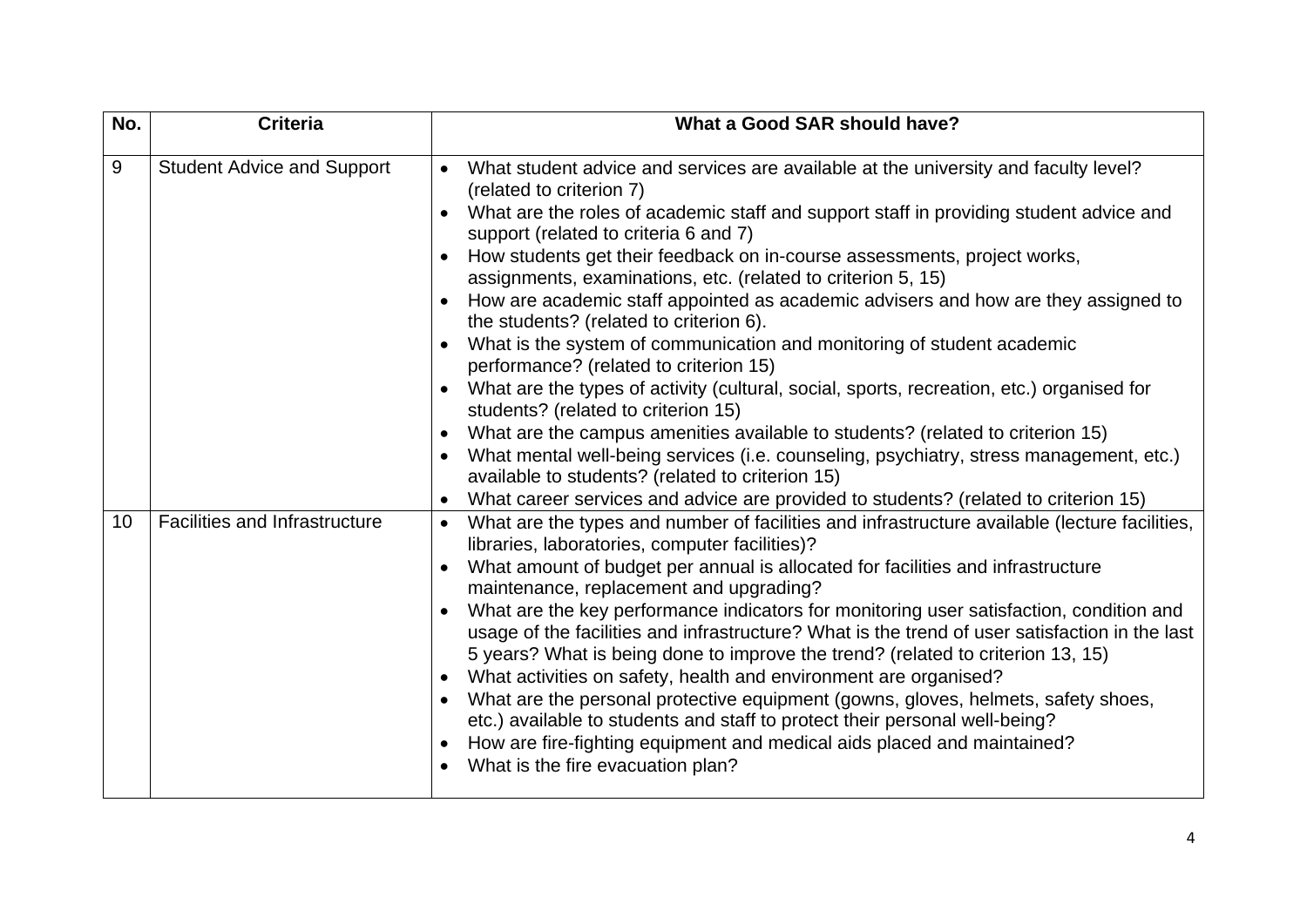| No. | <b>Criteria</b>                                              | What a Good SAR should have?                                                                                                                                                                                                                                                                                                                                                                                                                                                                                                                                                             |
|-----|--------------------------------------------------------------|------------------------------------------------------------------------------------------------------------------------------------------------------------------------------------------------------------------------------------------------------------------------------------------------------------------------------------------------------------------------------------------------------------------------------------------------------------------------------------------------------------------------------------------------------------------------------------------|
| 11  | <b>Quality Assurance of Teaching</b><br>and Learning Process | What is the curriculum design & development process and who are the stakeholders<br>$\bullet$<br>involved? (related to criterion 1, 3, 6, 13)<br>What improvements have been made to the curriculum over the years? (related to<br>criterion 3)<br>How is quality assurance organised at the university, faculty and department level and<br>what quality assurance activities are being carried out?<br>What activities are carried to ensure quality in teaching & learning and student<br>assessment? What improvements have been made in these areas? (related to criterion<br>4, 5) |
| 12  | <b>Staff Development Activities</b>                          | What is the current and future training plan & budget for academic and support staff?<br>$\bullet$<br>(related to criterion 6, 7)<br>What is the training & development process and how are training needs identified for<br>academic and support staff? (related to criterion 6, 7)<br>What are the key performance indicators for measuring and monitoring training and<br>development activities? How did they perform over the last 5 years? What is being done<br>to improve the trend (related to criterion 6, 7)                                                                  |
| 13  | <b>Stakeholders Feedback</b>                                 | What is the process of gathering feedback from students, alumni members, academic<br>$\bullet$<br>and support staff, employers, professional bodies, etc? (related to criterion 1, 7, 10, 11,<br>15)<br>What is the frequency, response rate and sample size of each feedback from students,<br>alumni members, academic staff, support staff, employers, etc. over time? What are<br>being done to improve the response rate?<br>How is the feedback used for improvement? (related to criterion 11)                                                                                    |
| 14  | Output                                                       | What is the trend of student pass rates, time to graduate and employability over the last<br>5 years? How do they perform against benchmarked universities? What are being done<br>to improve the trend?<br>What is the allocated fund for research over the last 5 years? How is this compared to<br>other programmes, faculties and universities?                                                                                                                                                                                                                                      |